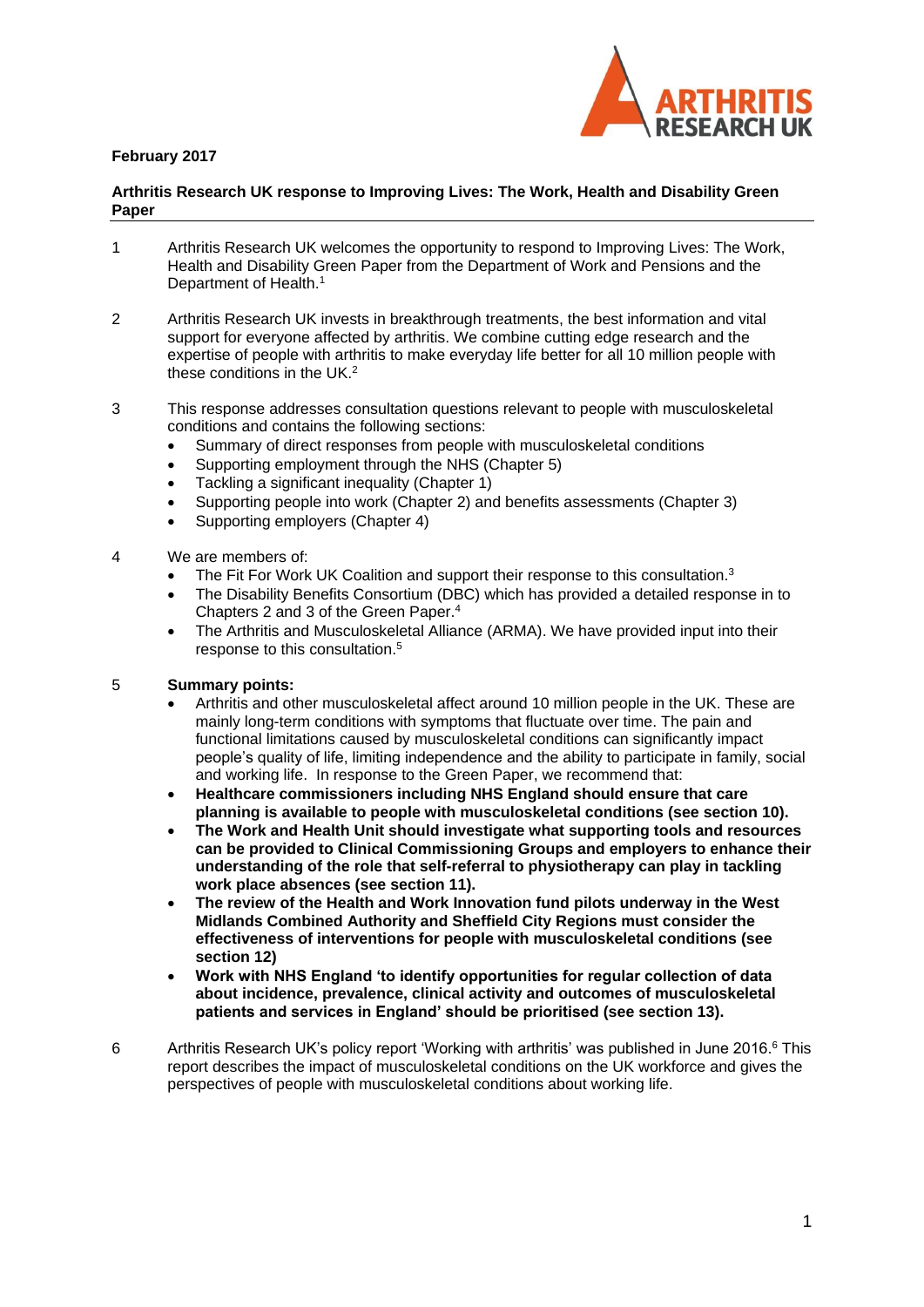## **Summary of direct responses from people with musculoskeletal conditions**

- 7 Arthritis Research UK is committed to ensuring that the views of people with musculoskeletal conditions inform our policy work. To inform this response, we invited people with arthritis and other musculoskeletal conditions to directly share their stories of living and working with arthritis on-line through our campaign website 'Work matters to me'.<sup>7</sup> We have focused on understanding how people with arthritis can be supported to remain in work, return to work and to have access to a fair and timely access to a benefits and assessment system.
- 8 We received 260 responses between 16 December 2016 and 7 February 2017. From an initial analysis, three major themes within these responses are:
	- **Flexibility of support provided by employers:** The importance of flexibility on the part of the employer to support people with arthritis was an important issue raised in many responses.
	- **Challenges with the benefit system**: Many respondents indicated that they felt inadequately supported to stay in, or return to work. Some respondents said that the challenges of accessing benefits and support worsened their health condition.
	- **Change of employment status**: Many respondents who had become unemployed or who had retired indicated that they would have stayed in work had they been able to make adjustments to their working hours or way of working. Many people indicated that they had become self-employed as the only way to remain in work.

Three individual responses are included as Annex A. Further information can be provided.

## **Supporting employment through the NHS (Chapter 5)**

#### *Consultation questions:*

o *How should access to services, assessment, treatment and employment support change for people with mental health or musculoskeletal conditions so that their health and employment needs are met in the best possible way?* 

- 9 Musculoskeletal conditions are the UK's leading cause of sickness absence, resulting in 32.4 million working days lost in 2015.<sup>8</sup> Only two thirds of working age people with a musculoskeletal condition are in work. <sup>9</sup> However, many people with musculoskeletal conditions want to work and can do with the right support. They must be supported to work in roles which are meaningful, fulfilling, flexible and adapted to their skills and capabilities. We welcome recognition in the Green Paper that the right health and care support can make a difference to an individual's employment needs and opportunities. It is essential that people with musculoskeletal conditions can access healthcare services which also consider their employment needs.
- 10 **Care and support planning** is an important approach which enables people with long-term conditions to focus on the personal outcomes which matter most to them, including ability to work. Currently only 12% of people with a musculoskeletal condition have a care plan, but may more people could benefit.<sup>10</sup> We welcome recognition in the Green Paper that this level of support is 'unacceptable'. 11
- 11 Arthritis Research UK is working to ensure that musculoskeletal health is included in all care planning discussions and that the benefits of care planning are realised by people with musculoskeletal conditions, including those with multimorbidity. Our policy report 'Care planning and musculoskeletal health' (2013) includes recommendations for change, including that **healthcare commissioners including NHS England should ensure that care planning is available to people with musculoskeletal conditions.<sup>12</sup>** Arthritis Research UK is currently supporting a feasibility study to develop and test collaborative care and support planning within general practice for people living with musculoskeletal conditions. We are also members of the Coalition for Collaborative Care (C4CC) which is working to implement care and support planning and other approaches which support people with long-term conditions.<sup>13</sup>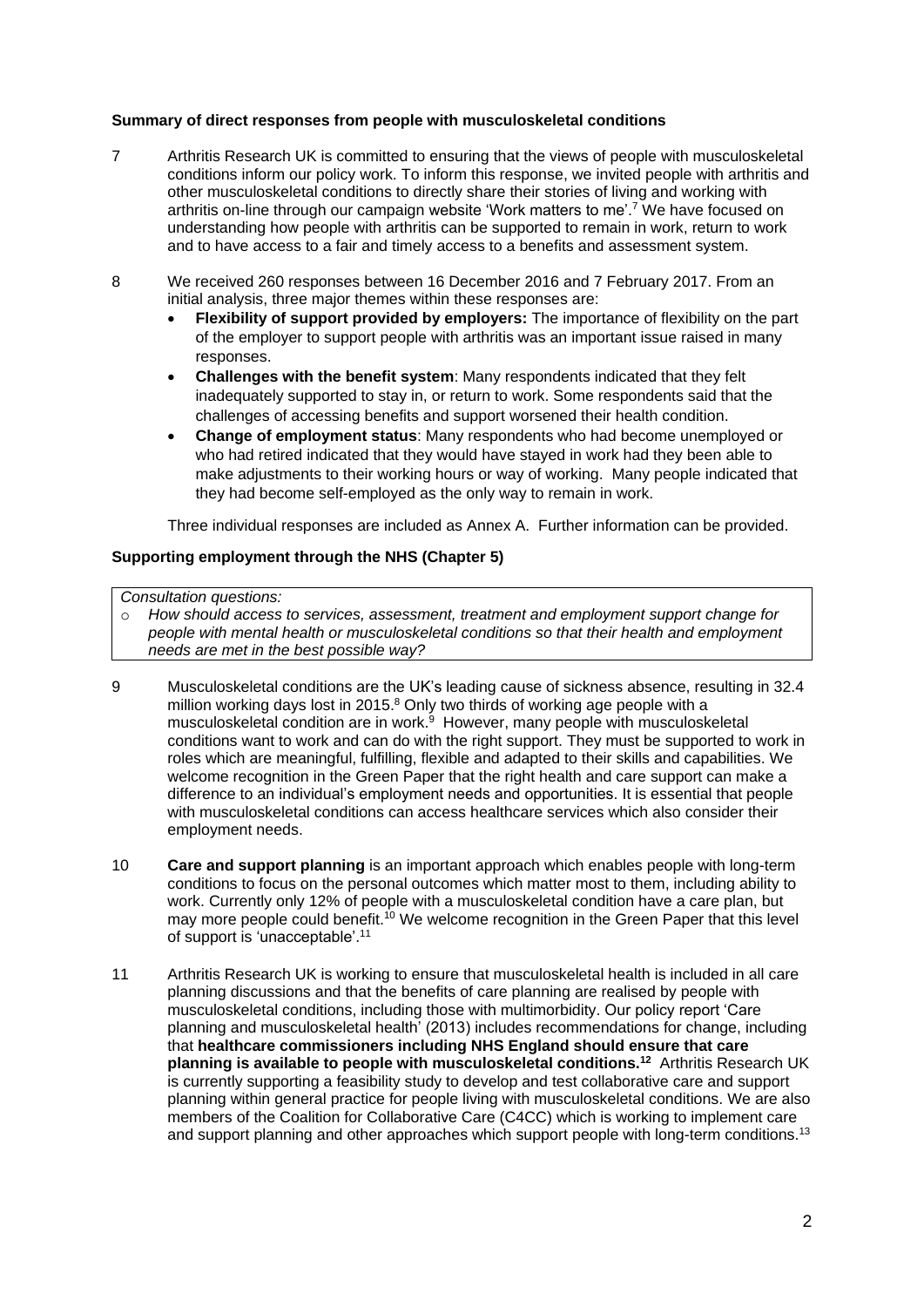- 12 There are important opportunities to improve and align healthcare services for people with musculoskeletal conditions so they support both health and work. We welcome the focus in the Green Paper on innovative ways of providing musculoskeletal care, including physiotherapists working from general practice surgeries and **self-referral to musculoskeletal services**.
- 13 Self-referral to physiotherapy is a system which enables a person to refer themselves directly to a NHS physiotherapist without requiring a referral from their GP. Self-referral to physiotherapy for people with musculoskeletal conditions is currently available in Scotland, the majority of Wales and in a third of Clinical Commissioning Groups in England. **The Work and Health Unit should investigate what supporting tools and resources can be provided to Clinical Commissioning Groups and employers to enhance their understanding of the role self-referral to physiotherapy can play in tackling work place absences**. <sup>14</sup> **The STarT Back Screening Tool** is a simple questionnaire that helps clinicians identify modifiable risk factors for back pain disability and can be used as an effective triage tool in general practice.<sup>15</sup>
- 14 The Green Paper indicated the Government's intention to trial **new kinds of approach for musculoskeletal services** so that people's health and employment needs are met in the best possible way, including the further development of community based pathways and developing better links between treatment and employment support. **Review of the Health and Work Innovation fund pilots underway in the West Midlands Combined Authority and Sheffield City Regions must consider the effectiveness of interventions for people with musculoskeletal conditions**. 16
- 15 We welcome recognition that there is 'a lack of detailed information about what kinds of musculoskeletal services are currently commissioned, and the extent to which the services meet local need.' **Work with NHS England 'to identify opportunities for regular collection of data about incidence, prevalence, clinical activity and outcomes of musculoskeletal patients and services in England' should be prioritised.** <sup>17</sup> There is a need for urgent improvement in the quality and availability of data about musculoskeletal conditions and the health and care services needed to address them. NHS England, NHS Digital, Public Health England (PHE) and NHS Improvement should collaborate to ensure systematic collection and publication of musculoskeletal healthcare data and its use to continuously drive improvement in outcomes for people with these conditions.

Arthritis Research UK hosts the **National Musculoskeletal Health Data Group** bringing together stakeholders to discuss data about musculoskeletal health, health and care services and this group can collaborate in this work.<sup>18</sup> In partnership with the musculoskeletal community, Arthritis Research UK has also developed the **MSK Recommended Indicator Set**, a standard set of indicators for musculoskeletal health services.<sup>19</sup> The set is freely available on-line for consideration and use by people with arthritis, commissioners and providers.

- 16 The Green Paper states that the Government has put in place preventative measures (including the 'One You' campaign) and funded local authorities to commission public health services to improve the health of their populations.<sup>20</sup> The Government must continue to ensure **local authority support for facilities and services that promote physical activity and weight management**. These services support people with musculoskeletal conditions to self-manage their health, however, they are non-prescribed functions. As we highlighted in our response to the recent consultation (Self-sufficient local government: 100% business rate retention) we are concerned that local authorities challenged to make savings may cut spending in these areas. <sup>21</sup>
- 17 The Green Paper states that the Government has encouraged the development of **Sustainability and Transformation Plans (STPs)** to support the delivery of improved health and care based on the needs of local populations. However, we are concerned that musculoskeletal conditions are not being systematically included in STPs. This is also the case for other strategic planning documents including Joint Strategic Needs Assessments (JSNAs) and Joint Health and Wellbeing Strategies (JHWBs).<sup>22</sup> Musculoskeletal health should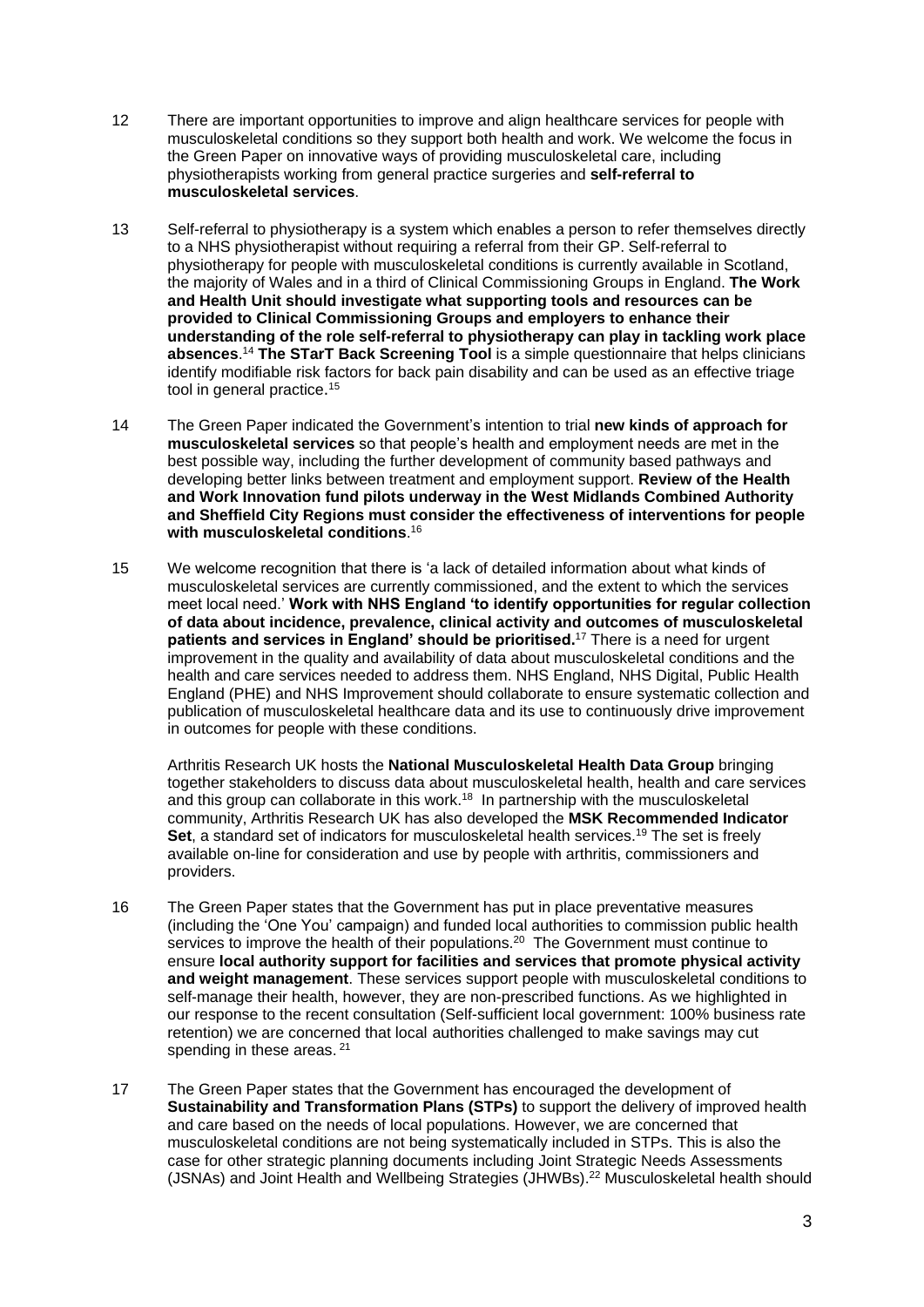be considered in the future development of all STPs. Arthritis Research UK has developed datasets containing prevalence estimates for four common musculoskeletal conditions (the **Musculoskeletal Calculator**) to support local understanding of the burden of musculoskeletal disease.<sup>23</sup>

- 18 The Government has indicated an intention to double the number of **employment advisers** in mental health services. The Government should clarify the level of provision of employment advisors in services used by people with musculoskeletal conditions and work towards establishing equal provision in these settings.<sup>24</sup>
- 19 The Green Paper refers to evidence that **waiting times for musculoskeletal services** can vary from 4 to 27 weeks, across the country.<sup>25</sup> As part of an overall improvement in data collection relevant to musculoskeletal health (see section 13), NHS England should examine access to services used by people with musculoskeletal conditions and subsequently work to improve access where this would improve health outcomes.

## **Tackling a significant inequality (Chapter 1)**

#### *Consultation questions:*

- o *What evidence gaps have you identified in your local area in relation to supporting disabled people or people with long-term health conditions?*
- o *How should we develop, structure and communicate the evidence base to influence commissioning decisions?*
- 20 The Green Paper acknowledges that there are gaps in the evidence base, including 'how musculoskeletal treatment and occupational health interventions improve employment outcomes'. <sup>26</sup> The **National Centre of Excellence for Musculoskeletal Health and Work** is a multidisciplinary collaboration funded by Arthritis Research UK and the Medical Research Council. Established in 2014, the aim of the centre is to identify cost-effective ways to minimise the substantial adverse impacts of musculoskeletal disorders in the workplace.<sup>27</sup> It should be routinely consulted as a potential collaborator in new research programmes and initiatives to address evidence gaps in this field.
- 21 The Green Paper sets out the intention to 'develop a set of work and health indicators' and to identify how to share evidence with local commissioners and delivery partners.<sup>28</sup> Arthritis Research UK has developed the **MSK Recommended Indicator Set** which includes an indicator on the use of employment support allowance (ESA) (see section 13).<sup>29</sup>
- 22 Arthritis Research UK has developed the **Musculoskeletal Calculator** which can be used to support local commissioning decisions (see section 15).<sup>30</sup>

# **Supporting people into work (Chapter 2)**

*Consultation questions:*

- o *What specialist tools or support should we provide to work coaches to help them work with disabled people and people with health conditions?*
- o *What support should we offer to help those 'in work' stay in work and progress?*
- 23 The new **Personal Support Package (PSP)** for people with health condition includes increased funding for the **Access to Work Mental Health Support Service** to support new claimants in the ESA WRAG and the equivalent Universal Credit Limited Capability for Work (UC LCW) Groups.<sup>31</sup> Consideration should be given to providing a comparable dedicated support service accessible to people with musculoskeletal conditions. The PSP should provide personalised support for people with musculoskeletal conditions which can be tailored to individual needs. Musculoskeletal and mental health are common co-morbidities, and the relationship between physical and mental health is considered by many to be bi-directional.<sup>32</sup> Consideration should also be given to ensure the PSP effectively supports people with both mental and musculoskeletal health needs, and other long-term conditions.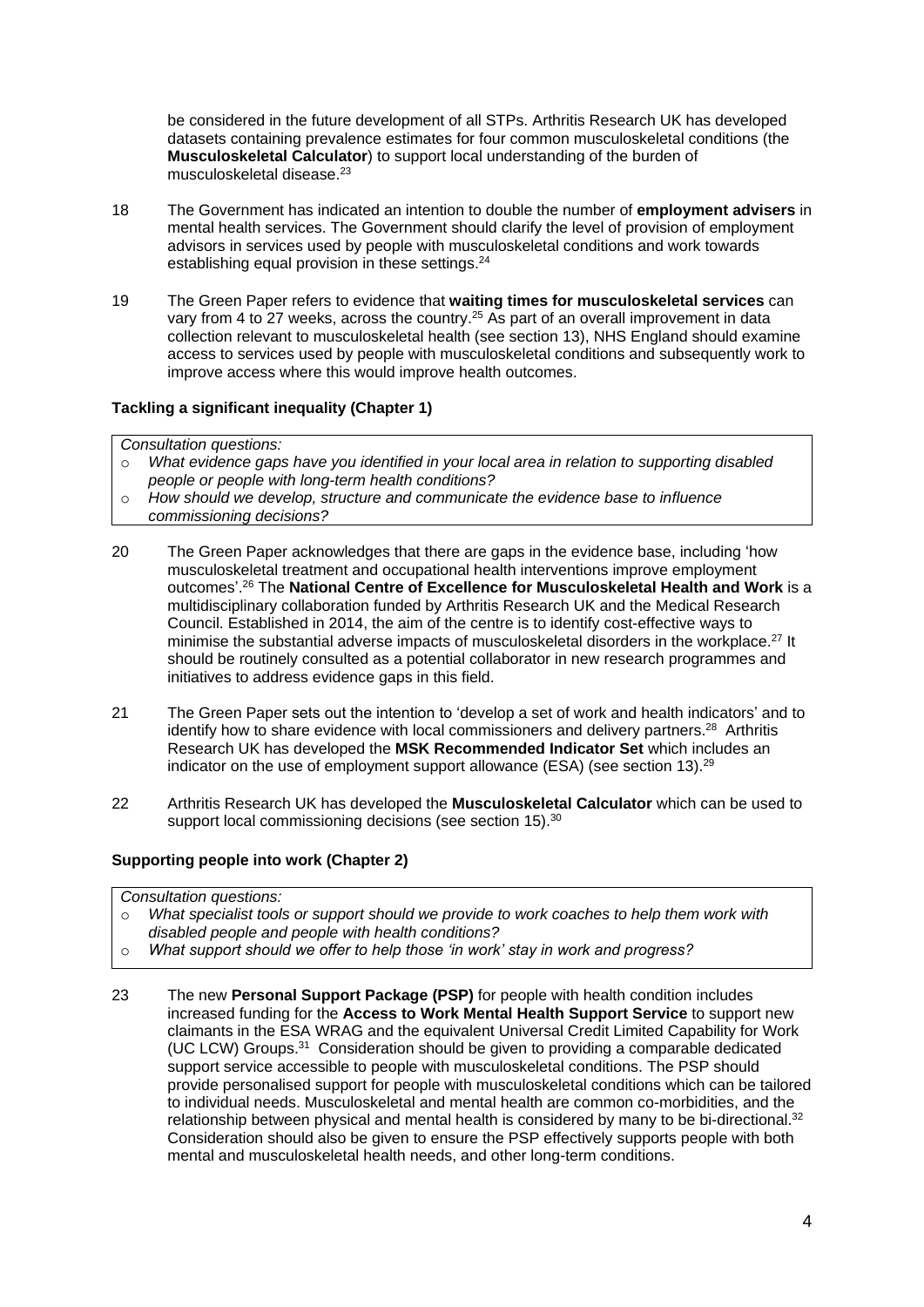- 24 The Green Paper outlines the Government's intention to build and develop the **capacity of work coaches** so that they can better support people with complex and fluctuating health conditions.<sup>33</sup> From 2017, an enhanced training offer will be introduced into the accredited learning journey for work coaches, so that they can better support people with mental health conditions and engage with employers about mental health. Work coaches should also receive adequate training in musculoskeletal conditions. Arthritis Research UK developed the '**Core Musculoskeletal Skills for GPs**' programme in association with the Royal College of General Practitioners. This is a mixed-format education programme drawing on the latest evidence and consensus thinking on the skills required to manage patients with musculoskeletal problems in primary care. Its content may be useful for the development of skills training for work coaches.<sup>34</sup>
- 25 The Green Paper notes the intention of recruiting up to more **Disability Employment Advisers** to work alongside work coaches, and around 200 **Community Partners** to work with Jobcentre Plus staff providing insight into the issue individuals with a health condition face in securing and sustaining employment.<sup>35</sup> People with expertise in musculoskeletal conditions must be included in these appointments. Disability Employment Advisers and Community Partners should receive adequate training in musculoskeletal conditions.
- 26 The proposed **trial of access to specialist advice**, based on a conversation between a work coach, a healthcare professional and a person in the ESA Work-Related Activity Group (WRAG) should include people with a range of musculoskeletal conditions. There should be a robust evaluation of whether this intervention improves outcomes and experience among people with musculoskeletal and other fluctuating conditions, and which healthcare and allied healthcare professionals may be best placed to provide this advice (e.g. physiotherapists, general practitioners, specialists).<sup>36</sup>

# **Benefits assessments (Chapter 3)**

#### *Consultation questions:*

- o *Should the assessment for the financial support an individual receives from the system be separate from the discussion a claimant has about employment or health support?*
- o *How might we share evidence between assessments, including between Employment and Support Allowance/Universal Credit and Personal Independence Payments to help the Department for Work and Pensions benefit decision makers and reduce burdens on claimants?*
- o *Building on our plans to exempt people with the most severe health conditions and disabilities from reassessment, how can we further improve the process for assessing financial support for this group?*
- 27 People with musculoskeletal conditions may qualify for specific benefits or support payments to help them with the additional costs of living with a long-term health condition or disability, or to provide them with support when they are unable to work because of their health condition or disability. Arthritis Research UK believes that people with musculoskeletal conditions should have **fair and timely access to benefits**. We welcome the commitment in the Green Paper that the Government does not seek any further welfare savings beyond those already legislated for.<sup>37</sup>
- 28 Arthritis Research UK believes that the Government should not seek to reduce support for disabled people when they are seeking to return to work and regain health.<sup>38</sup> Together with the DBC, we continue to oppose the forthcoming 30% reduction to the **Employment and Support Allowance Work-Related Activity Group** (ESA-WRAG) rate and its equivalent for the 'Limited Capability for Work' group within Universal Credit from 1 April 2017.<sup>39</sup>
- 29 The Green Paper recognises that concerns have been raised about the effectiveness of the **Work Capability Assessment (WCA)** and it questions whether assessment for financial support should be separated from discussions people have about access to employment or health support.<sup>40</sup> We support the broader view of the DBC, that beyond (or rather than) considerations of whether to split assessment, the Government should undertake fundamental reform of the WCA including its underlying principles.<sup>41</sup> We believe that the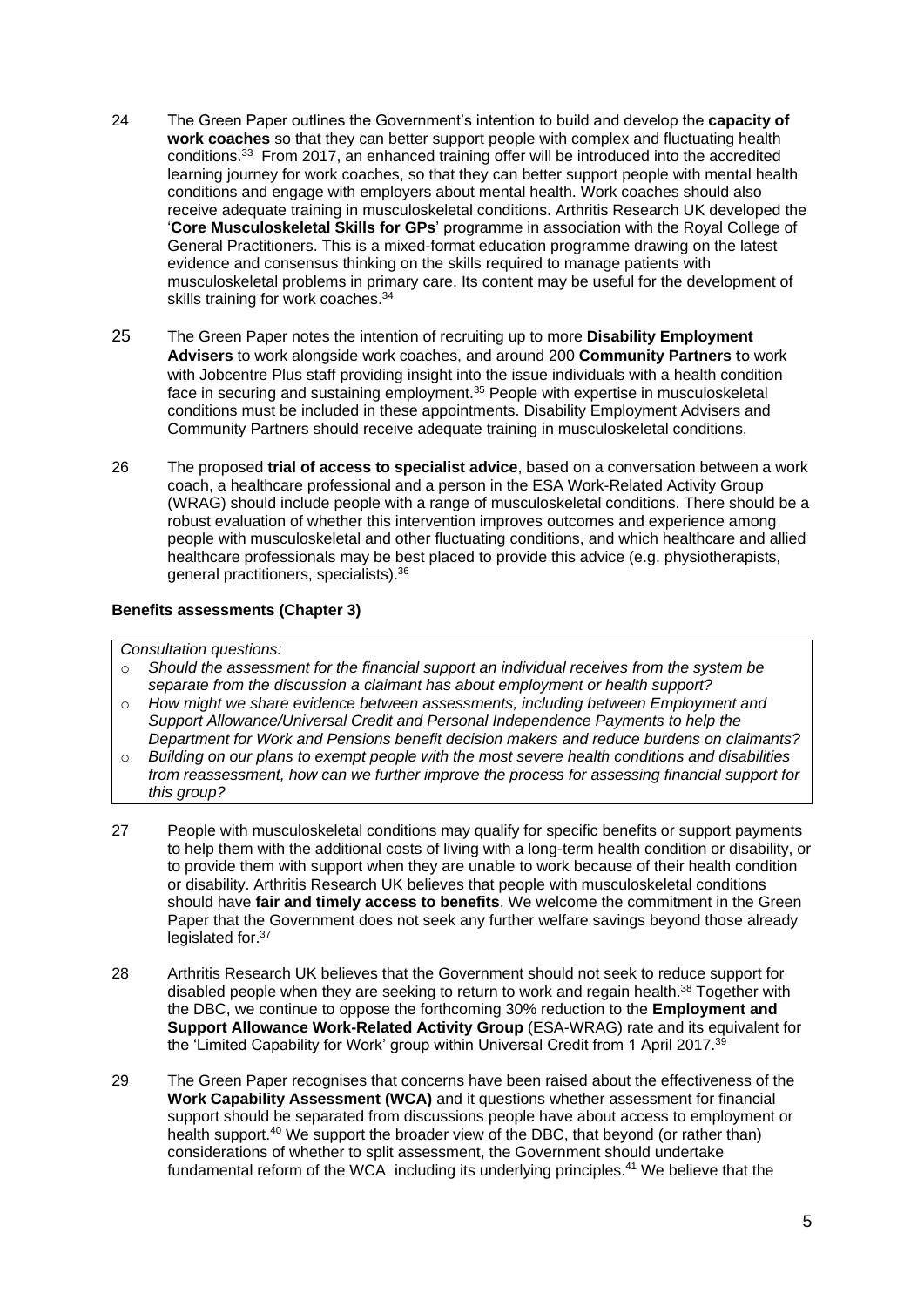WCA should better take into account the needs of people with musculoskeletal and fluctuating long-term conditions. Any proposals to reform WCA should be developed in consultation with individuals with these conditions as well as with professionals with expertise in this area.

- 30 The Green Paper indicates that people expect public services to work together, and that there are **opportunities to share information** across processes and systems. We share the view of the DBC, that collection of evidence has been a serious failing of the current WCA system and a source of severe frustration for many disabled people. There are likely to be opportunities to reduce the burden on individuals of providing the same information several times. It is evident, however, that some data – particularly data originating from healthcare records – may be collected and used only with appropriate consent and that good governance in data handling is essential. As part of wider work on data, the Government should improve consistency in recording of health conditions and work status in national data sets.
- 31 The Green Paper states the Government's intention to exempt people with the most **severe health conditions and disabilities** from reassessment, noting that these groups represent a small proportion of those receiving Employment and Support Allowance (ESA).<sup>42</sup> It suggests that a simpler assessment process could be developed for these groups. Together with the DBC we welcome the Government's intention to 'switch off' reassessments for those with severe, life-long conditions in the ESA Support Group. The case review exercise being conducted to inform decisions in this area must be adequate in scale and robustly evaluated.

## **Supporting employers (Chapter 4)**

*Consultation questions:*

- o *Which measures would best support employers to recruit and retain the talent of disabled people and people with health conditions?*
- 32 The Government had already announced additional funding through the **Access to work,** and now aims to support over 60,000 people per year by the end of the Parliament through this scheme.<sup>43</sup> (The 2015 Spending Review included a commitment to a real-terms increase in spending on Access to work to help a further 25,000 people each year). <sup>44</sup> Around 35,560 people used Access to Work in 2013-4 and 24% of these (8,650 people) used the scheme due to problems with their 'arms and hands', 'legs or feet' or 'back and neck' - descriptions likely to relate to musculoskeletal conditions.<sup>45</sup> The Access to Work scheme should be supported by a greater than real terms increase in funding. In addition, the Department of Work and Pensions should undertake immediate and ongoing promotion of Access to Work to target people with musculoskeletal conditions and employers to counter low awareness of this scheme.
- 33 The Green Paper indicates that the Government will undertake research to find out what employers would find most useful in a **'one-stop shop' on health and work**. <sup>46</sup> We strongly advise that information about musculoskeletal conditions and their impact on people's ability to work is included. Arthritis Research UK has produced a suite of **on-line materials for people with musculoskeletal conditions** which may be adapted to support employers.<sup>47</sup>
- 34 The Government has indicated that they will work with partners to develop and run **information campaigns on key topics around health and work** to help employers access existing information and adopt good practices.<sup>48</sup> A campaign addressing musculoskeletal health needs in the workplace should be included as a priority.
- 35 We agree that further action is needed to **establish supportive networks** between employers, employees and charities around health and work.<sup>49</sup> To further encourage employers to support the musculoskeletal health of their staff, Public Health England (PHE) should ensure that a musculoskeletal component is added to the **Workforce and Well-being Charter**, and should allocate resource to implement the Charter, to raise awareness among employers of their mandatory duties and of best practice.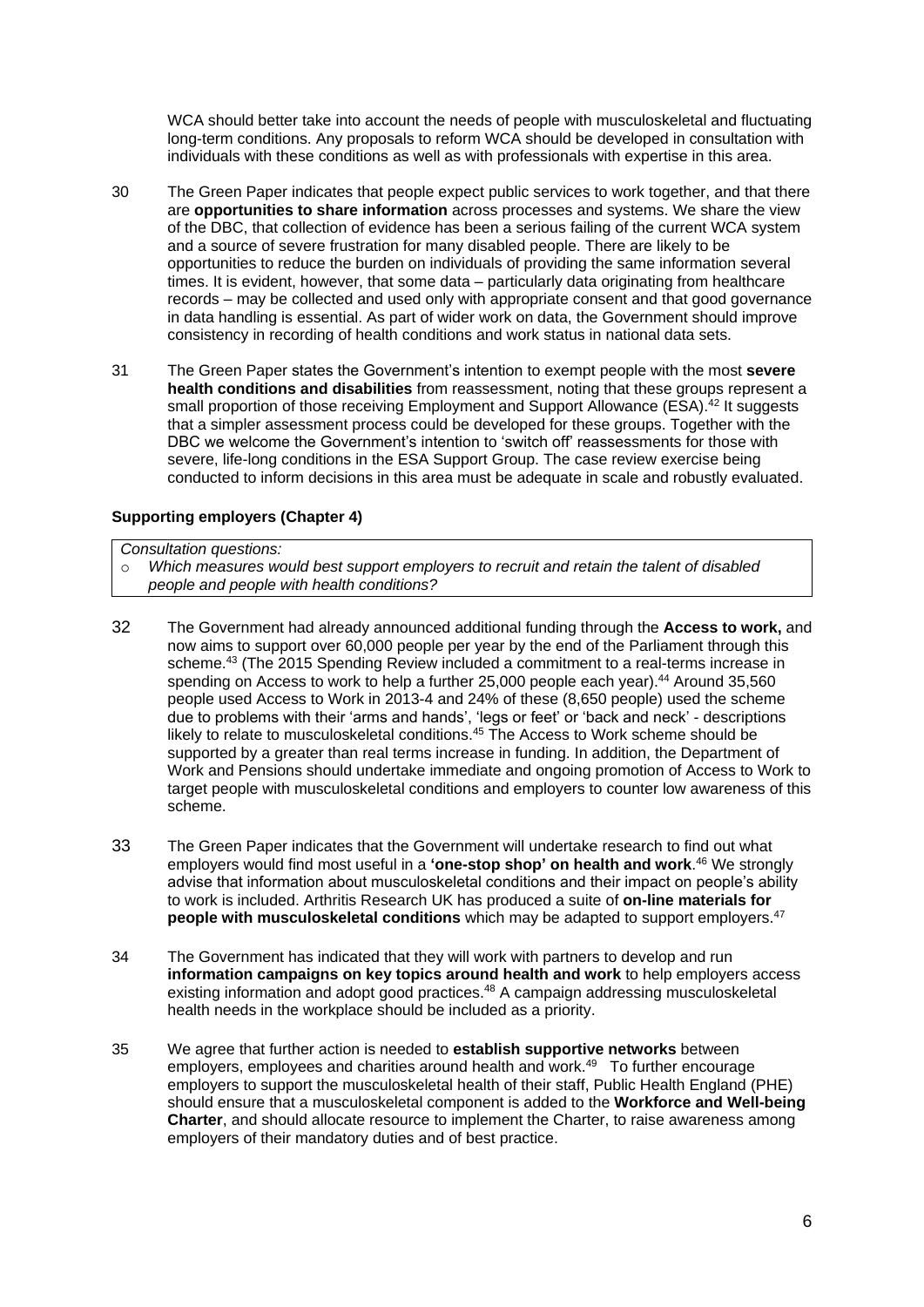36 The Green paper questions whether the **Disability Confident scheme** should include an index of employers, indicating how inclusive of disability they are. We suggest that if such index is included it should seek to illustrate inclusivity by different aspects of health, for example by considering accessibility of facilities and measures to promote musculoskeletal health.

# **Annex A: Responses from people with arthritis and musculoskeletal conditions**

# **Helen, North Yorkshire, inflammatory arthritis:**

"My experience of working with arthritis is that it is difficult to get a job that will allow sufficient flexibility for me to carry out my role in and around my flare ups. I am currently very lucky to work for my husband's business. I have flexible working to carry out my role. If I have a flare up I can switch my working days. I am able to work part-time on this basis. My reality is that to do this saps all of my energy. I am not able to commit myself to anything on an evening and have not done so for years. This clearly limits my social life which I have had to give up in order to contribute financially.

Part of living with inflammatory arthritis means having a condition which often is not visible to others which makes life difficult. Prior to working in my husband's business I went into a job with fixed hours which after eight months I found I was unable to continue with as I kept having flare ups which meant I missed days at work. I resigned before I got to the point of being dismissed on health grounds. I know others wouldn't have the luxury and would have to keep going until they were dismissed and then have to deal with the financial and mental stress as well.

One of the biggest consequences of the condition is feeling out of control and isolated. It's hard to maintain friendships/social links. Friends can quickly grow tired of 'I am having a flare and so can't go - or I am just too exhausted at the moment'. I have found the invitations just dry up."

# **Janet, Cheshire, 62, osteoarthritis and inflammatory arthritis:**

"I work as a registered nurse in a care home. I am one of the unfortunate ladies who were expecting to retire at 60 but are no longer allowed to. I am 62 and I have osteoarthritis and rheumatoid arthritis in most of my joints, in particular my hands, feet and knees, degenerative lumbar vertebrae and sciatica in my left buttock and leg, causing severe neuropathic pain. I am prescribed medication for arthritis, back pain and neuropathic pain, including morphine based transdermal patches.

I find work exhausting, painful and stressful and I rarely sleep well. My colleagues and I drown in paperwork, all of which has to be completed by hand with a pen. I find sitting or standing for long periods acutely painful. I often go home in tears as I am in so much pain. At home I can pace myself and even though I continue to need all my medication my pain is more manageable.

I need to retire now not when I'm 66. I will have to keep working though as my private pension won't be enough to pay all my bills. I'm not sure how I will keep working for another 4 years when every year the arthritis and the pain get worse."

## **Joanne, Berkshire, 53, psoriatic arthritis**:

"I have had psoriatic arthritis since 1999 at the age of 35. I managed to continue to work until 2010. I was working for a very understanding company for 17 years, and they allowed me to reduce my hours, which helped me to continue to work. They were understanding when I had time off sick and also for surgeries.

Unfortunately, my condition worsened and I had to give up work 6 years ago. I am not in a position to try to find work just yet, but worry that if my employment support allowance (ESA) was taken away then I would have to and I am not confident that new employers would be as understanding to someone they know nothing about, compared to my old employers who knew me prior to my psoriatic arthritis and saw how my life had changed."